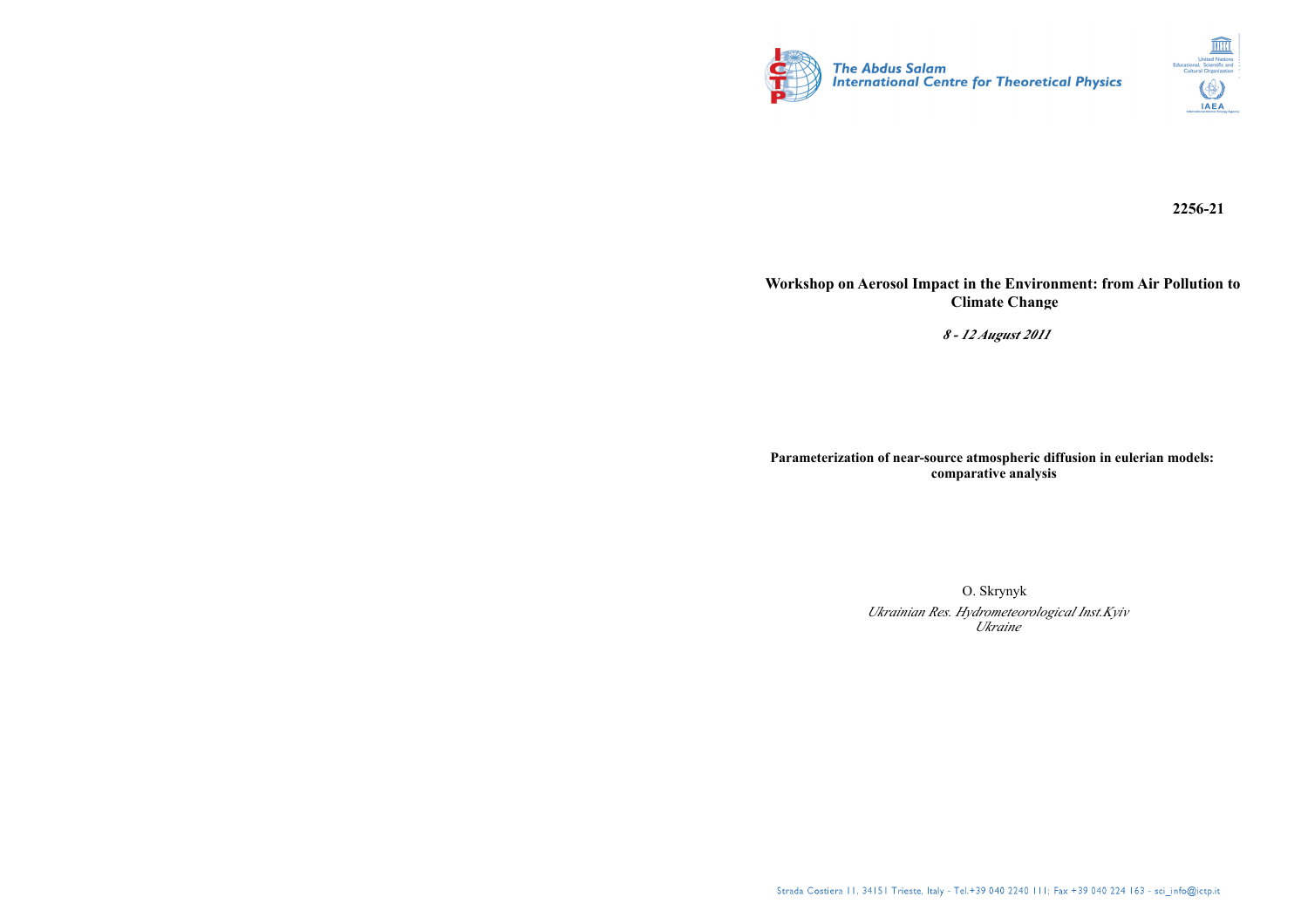

**Workshop on Aerosol Impact in the Environment: from Air Pollution to Climate Change**



**The Abdus Salam International Centre for Theoretical Physics Arpa, FVG Trieste, Italy**

# **Parameterization of Near-Source Atmospheric Diffusion in Eulerian Models: Comparative Analysis**

Skrynyk Oleg

**Ukrainian Hidrometeorological Institute Kyiv, Ukraine**



**August - 2011**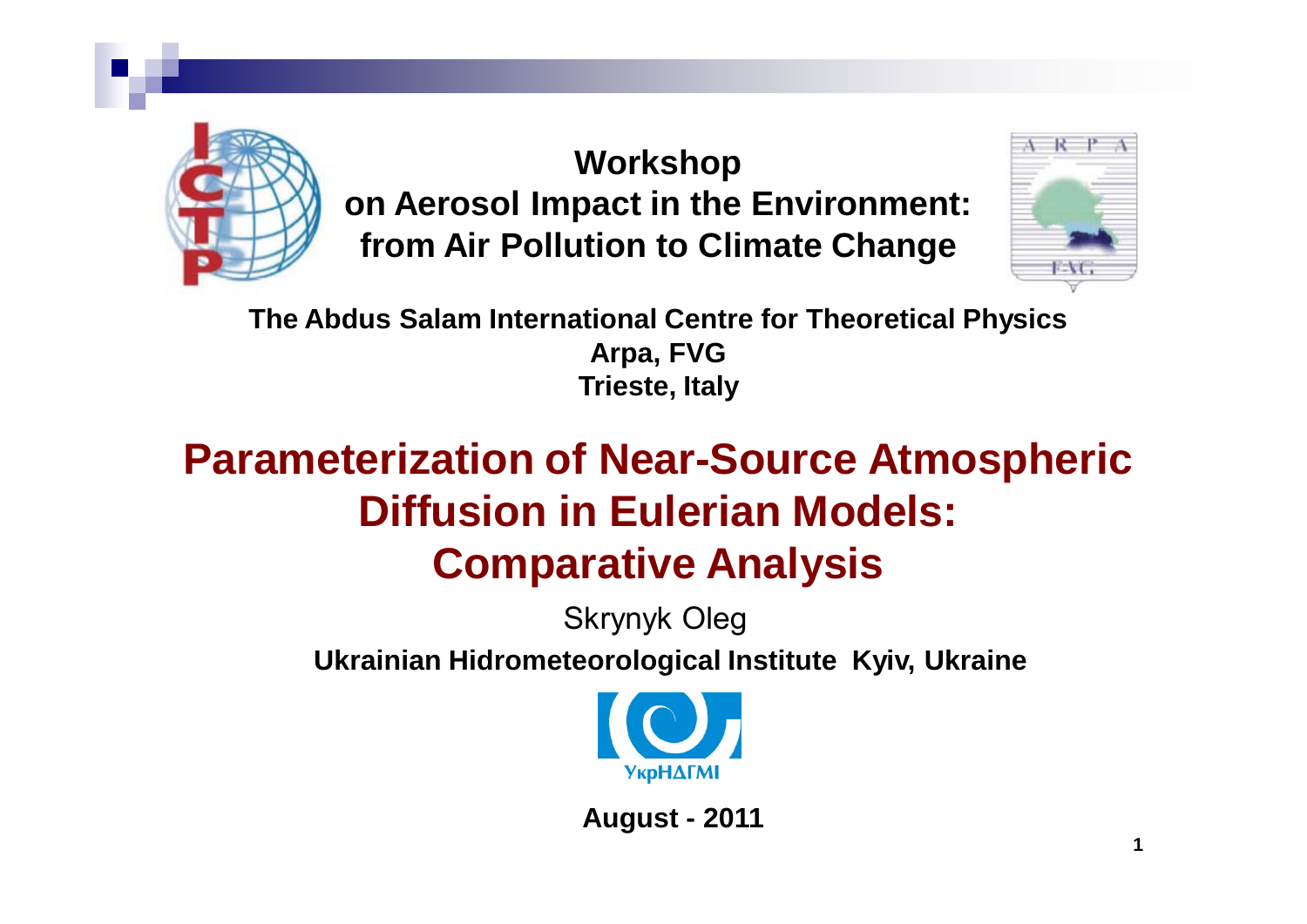

## **Outline**

- Introduction
- Parameterizations of the vertical eddy diffusivity
- Numerical simulation
- Comparison of the results
- Conclusion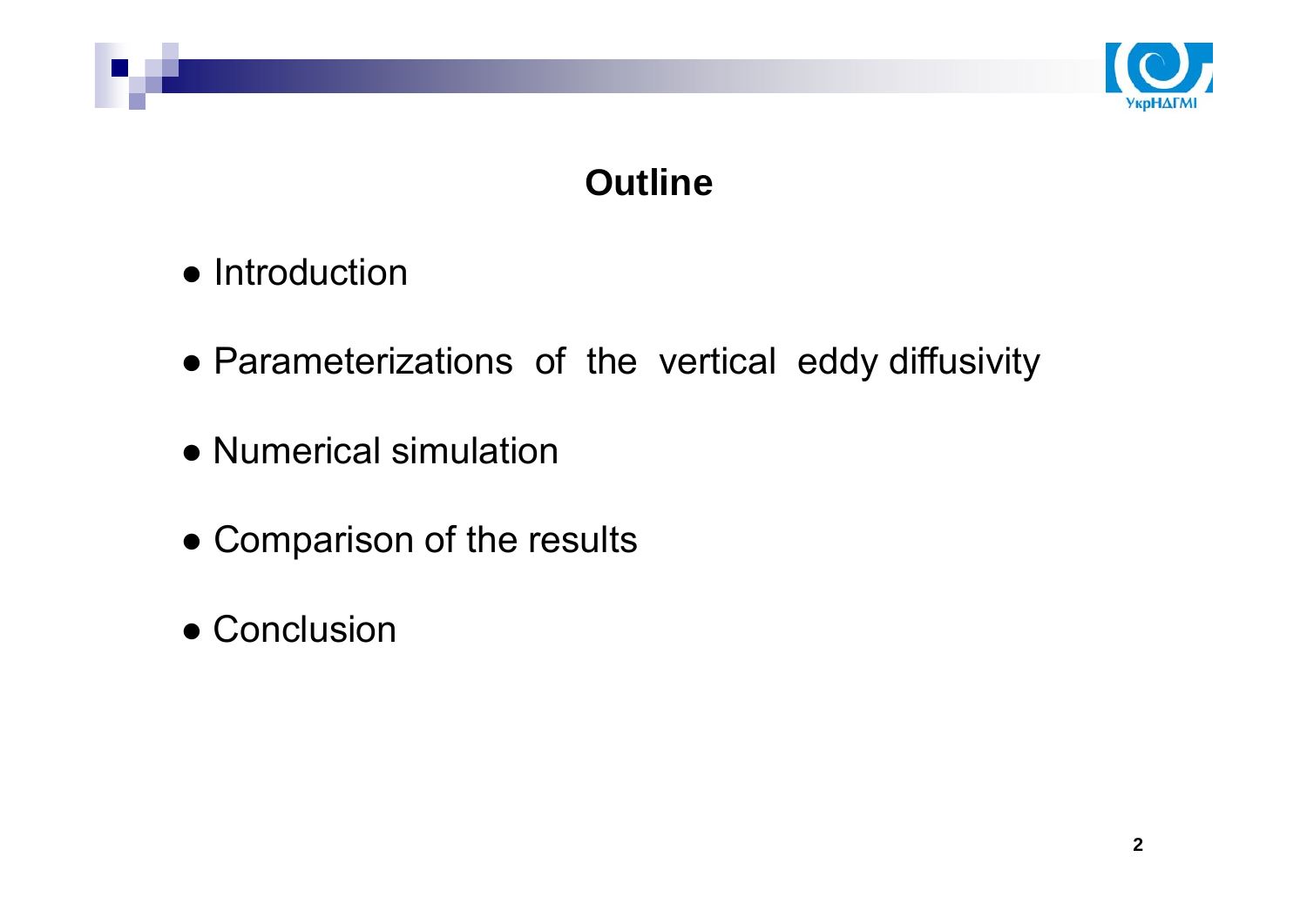

## **Introduction**

- K-theory is used. We consider only diffusion of plume
- "Near-source area": up to 10 km (approximately) down along direction of regular transport
- Limitations of K-theory: ∆*<sup>t</sup> >> TL*, *<sup>l</sup>* >> *lmax*. In near-source area both are not satisfied
- The condition  $\Delta t$  < T<sup>⊥</sup> means that memory effects play important role in diffusion processes
- According to Taylor's theorem the eddy diffusivity has to grow with time (or with distance from the source in our case)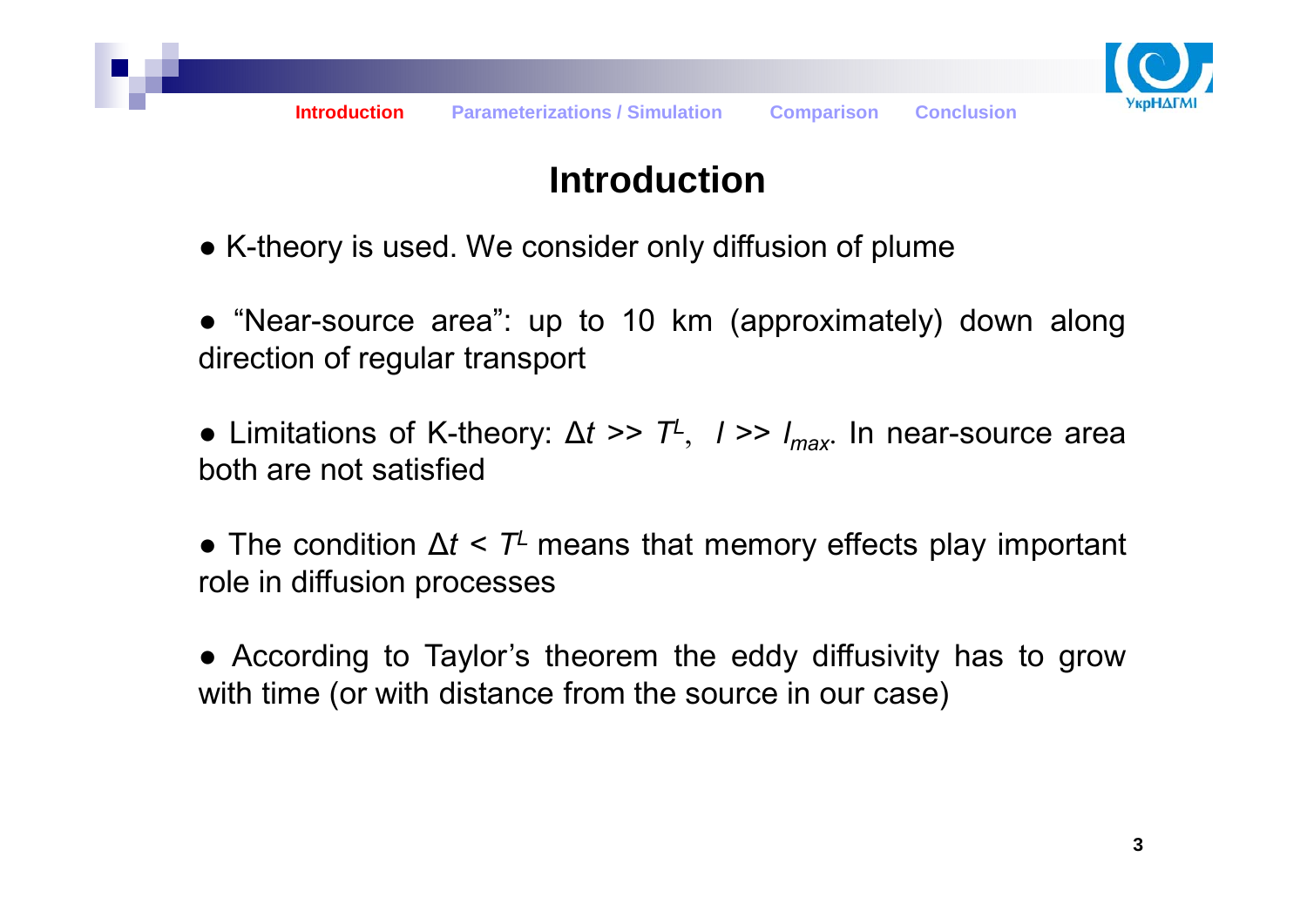

### **Parameterizations of the vertical eddy diffusivity**

● Arya, S.P. (1995) *Journal of Applied Meteorology* , 34, 1112–1122

$$
K_z = \sigma_w^2 T_w^L \left(\frac{cx}{c l + x}\right) \tag{1}
$$

- *lx* $K_{z}=\sigma_{w}^{2}T_{w}^{L}$  : ● Sharan, M. at al. (1996) *Atmospheric Environment*, 30, 1137-1145 (2)
- Voloshchuk, V. at al. (2002) *Proceeding of UHMI*, 250, 7-18

$$
K_z = \sigma_w^2 T_w^L \left( 1 - e^{-\frac{x}{l}} \right)
$$
 (3)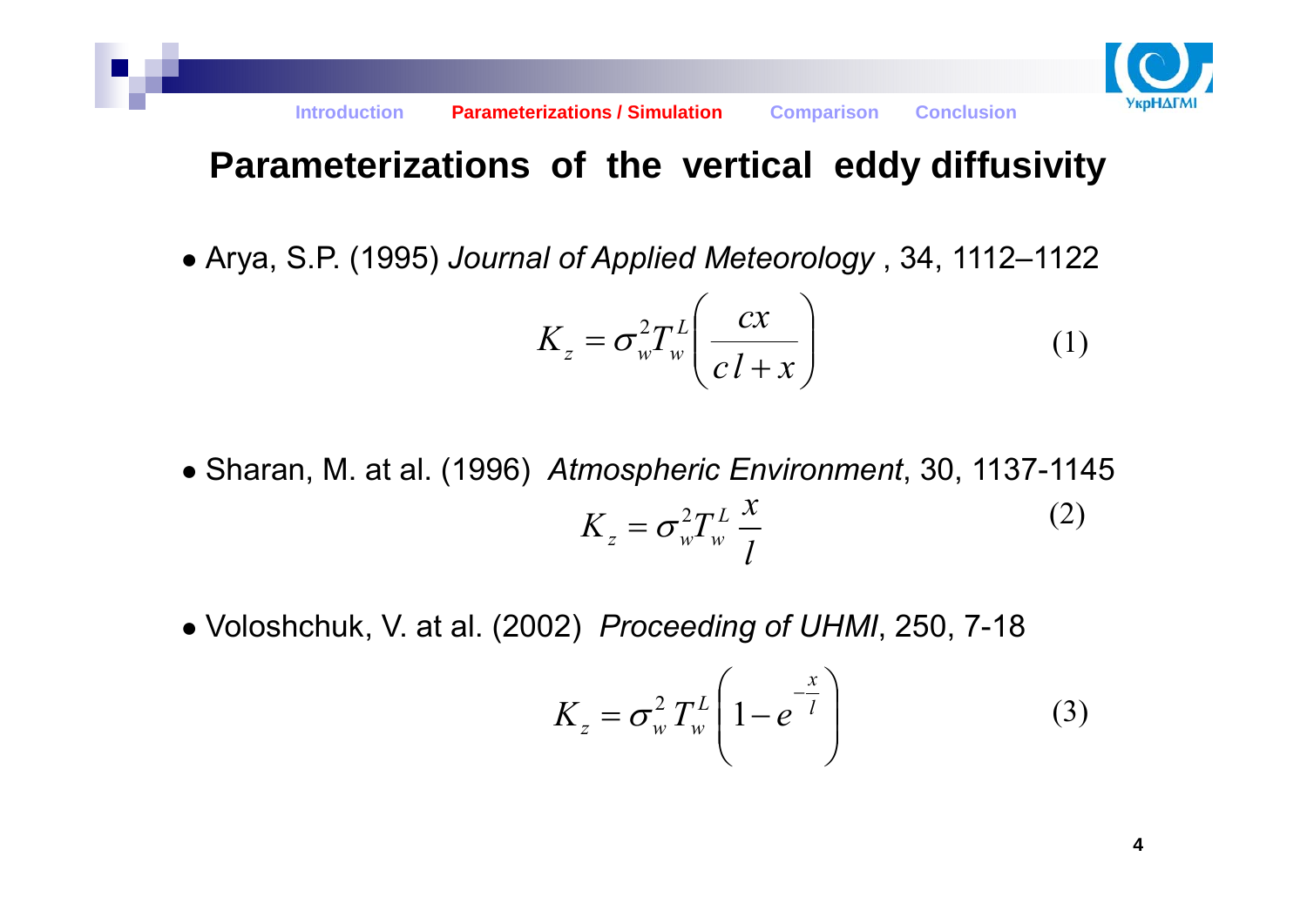

● Degrazia, G.A. at al. (2001) *Journal of Applied Meteorology* , 40 1233–1240

$$
K_{z} = 0.12 w_{*} h \psi^{\frac{1}{3}} \left[ 1 - e^{-\frac{4z}{h}} - 0.0003 e^{\frac{8z}{h}} \right]^{\frac{4}{3}} \times
$$
  

$$
\sin \left[ 3.17 \left[ 1 - e^{-\frac{4z}{h}} - 0.0003 e^{\frac{8z}{h}} \right]^{-\frac{2}{3}} \psi^{\frac{1}{3}} X n \right]
$$

$$
\int_{0}^{\infty} \frac{(1+n)^{\frac{5}{3}}}{\left( 1 - \frac{z}{h} \right)^{2} \left( \frac{z}{-L} \right)^{-\frac{2}{3}} + 0.75 \Bigg]^{\frac{1}{2}} (4)
$$

5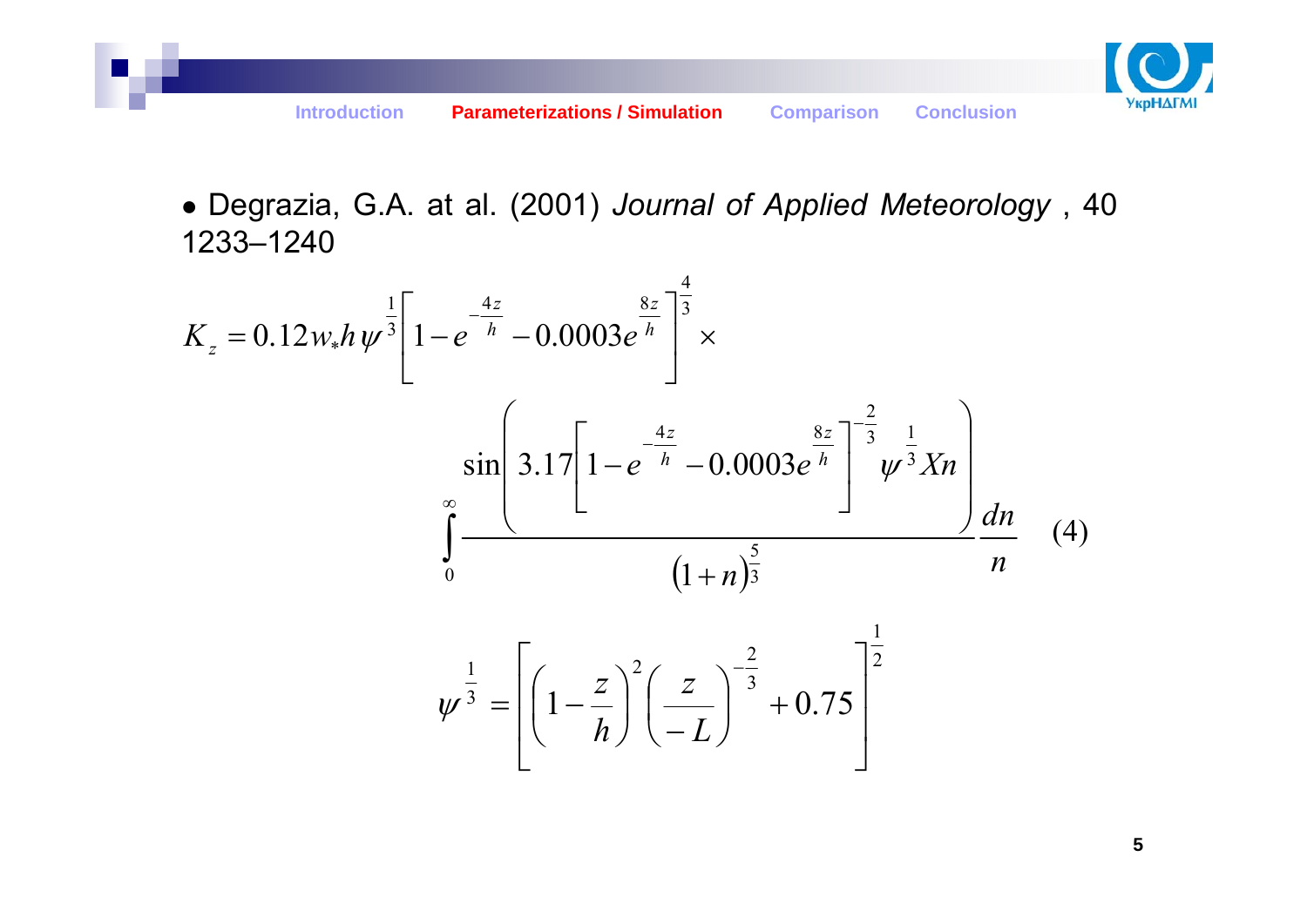

## **The diffusion problem**

• Physical formulation (scheme)

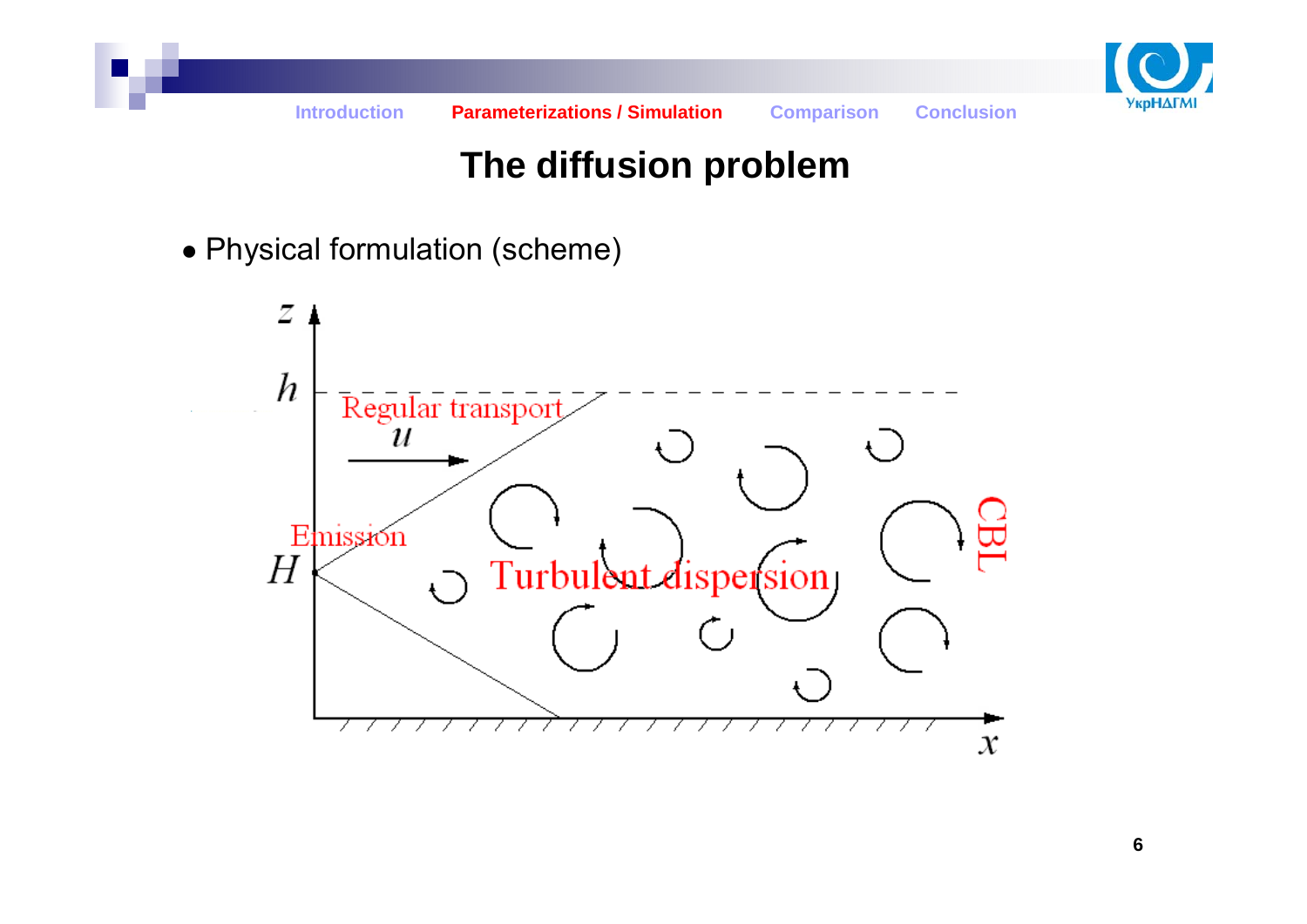

## **The diffusion problem**

• Mathematical formulation

$$
u\frac{\partial c}{\partial x} = \frac{\partial}{\partial z} K_z \frac{\partial c}{\partial z}
$$
  
\n
$$
c = c(x, z) \qquad (x > 0, 0 < z < h)
$$
  
\n
$$
uc = Q\delta(z - H) \qquad \text{at} \qquad x = 0
$$
  
\n
$$
K_z \frac{\partial c}{\partial z} = 0 \qquad \qquad \text{at} \qquad z = 0, h
$$
  
\n
$$
u = u(z) \qquad \qquad K_z = K_z(x, z)
$$
\n(5)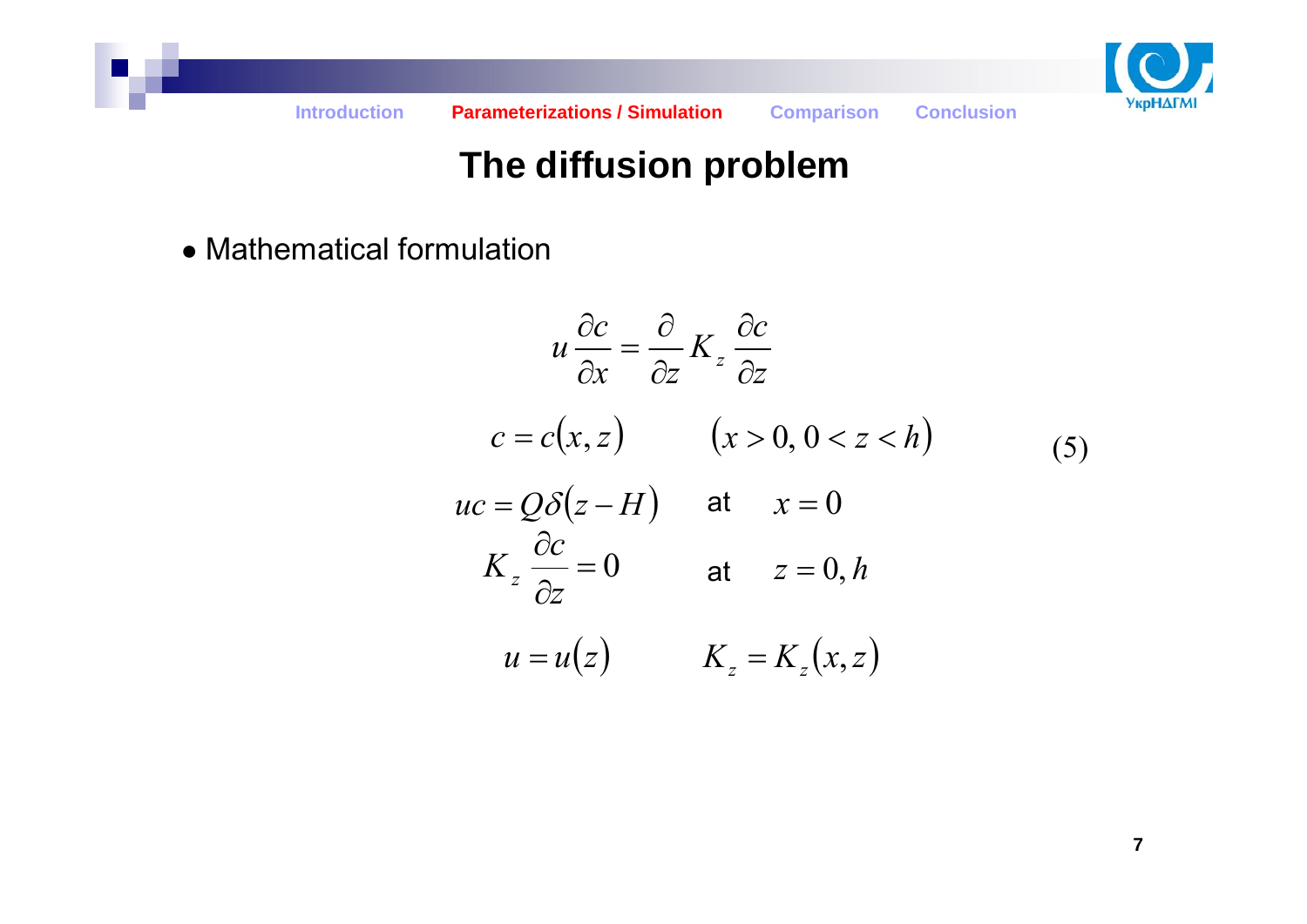

• Parameterization of vertical profiles of turbulent parameters

$$
u = \begin{cases} \frac{u_*}{\kappa} \{ \ln(z/z_0) - \psi_m(z/L) + \psi_m(z_0/L) \}, & z < z_b \\ u(z_b), & z \ge z_b \end{cases}
$$
 (6)

$$
\sigma_w^2 = 1.44 w_*^2 \left\{ \left( \frac{z}{h} \right)^{\frac{2}{3}} \left( 1 - 0.7 \frac{z}{h} \right)^2 + \frac{10}{9} \frac{u_*^2}{w_*^2} \right\}
$$
(7)  

$$
T_w^L = \begin{cases} 0.59 \frac{z}{\sigma_w}, & \frac{z}{h} < 0.1 \\ 0.15 \frac{h}{\sigma_w} \left\{ 1 - e^{-\frac{4z}{h}} - 0.0003 e^{\frac{8z}{h}} \right\}, & \frac{z}{h} > 0.1 \end{cases}
$$
(8)

● Input variables for the diffusion problem (turbulent scales)

$$
z_0, L, h, u_*
$$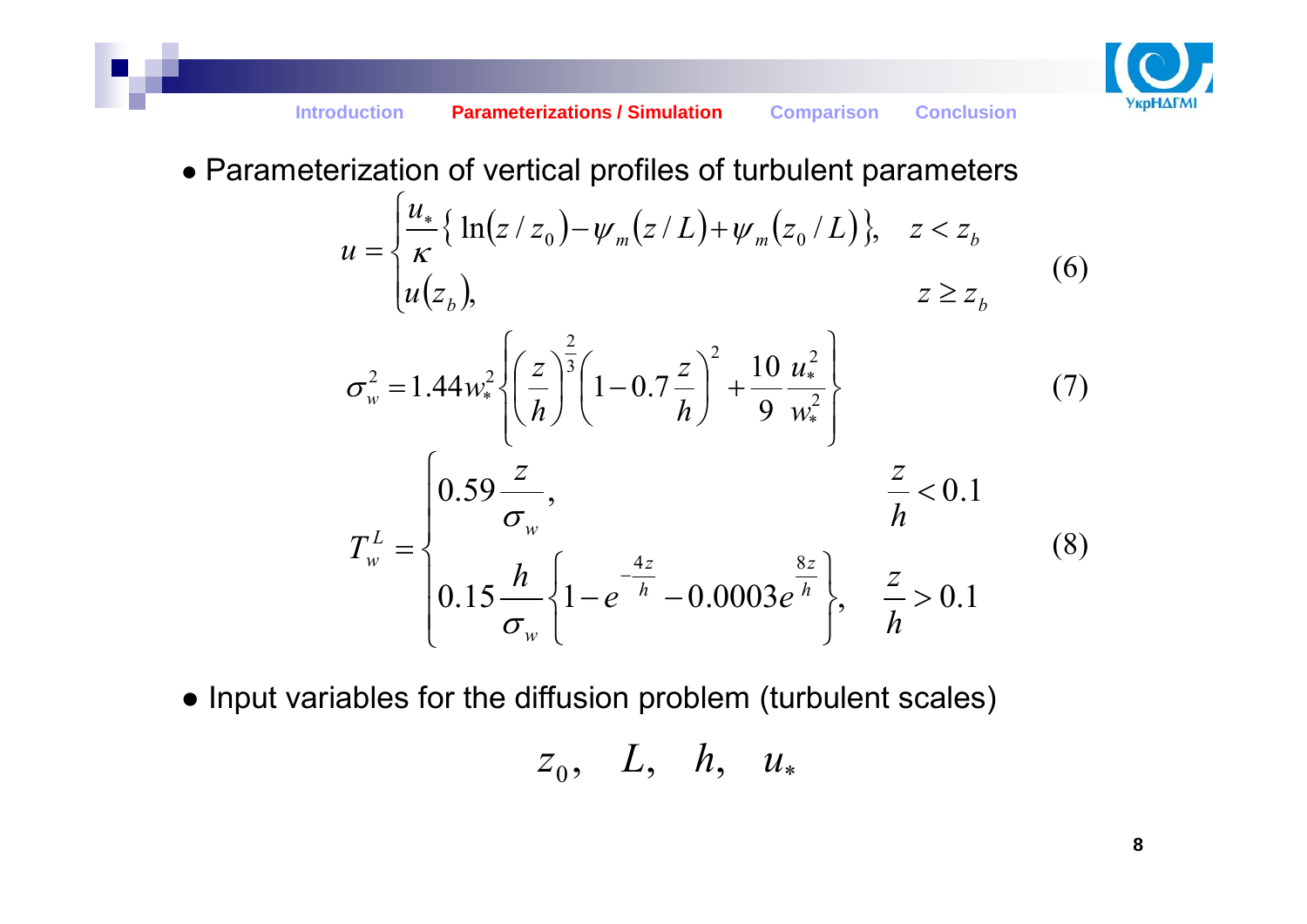

#### **Numerical solution of the diffusion problem**



*Nz* = 200; *<sup>∆</sup> x = 0.1 s;*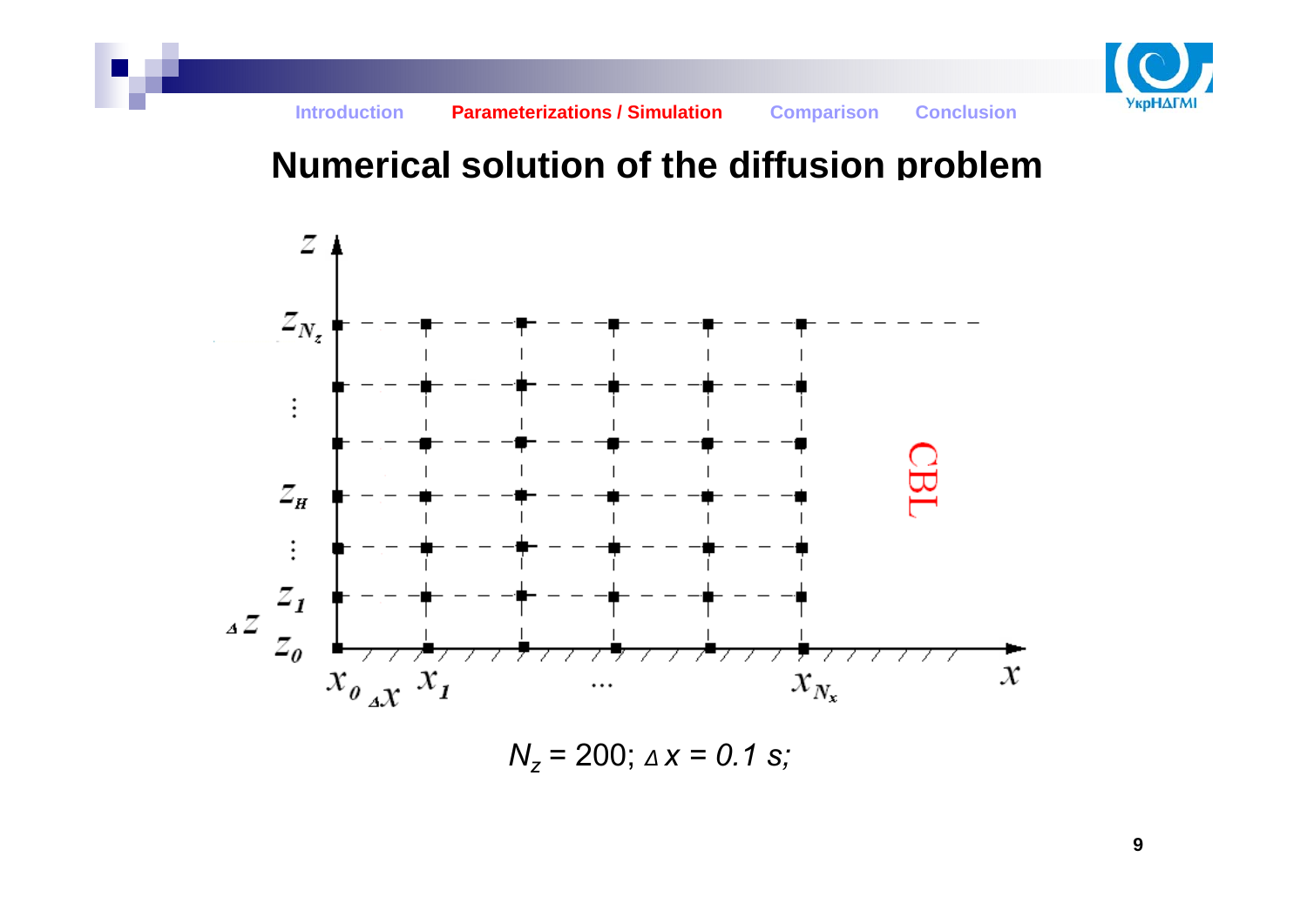

#### **Comparative analysis of the results**

● Some details of the Copenhagen diffusion experiment and numerical simulation

| Number of      | Date                         | L,<br>$\boldsymbol{m}$ | h,<br>$\boldsymbol{m}$ | $u_*,$<br>$m s^{-1}$ | $u(115)$ , m s <sup>-1</sup> |              | $\sigma_w(115)$ , m s <sup>-1</sup> |         |
|----------------|------------------------------|------------------------|------------------------|----------------------|------------------------------|--------------|-------------------------------------|---------|
| experiment     |                              |                        |                        |                      | measured                     | modeled      | measured                            | modeled |
|                | 20.09.78                     | $-46$                  | 1980                   | 0.37                 | 3.4                          | 3.9          | 0.83                                | 0.91    |
| $\overline{2}$ | 26.09.78                     | $-384$                 | 1920                   | 0.74                 | 10.6                         | 8.6          | 1.07                                | 1.21    |
| 3              | 19.10.78                     | $-108$                 | 1120                   | 0.39                 | 5.0                          | 4.1          | 0.68                                | 0.77    |
| $\overline{4}$ | 03.11.78                     | $-173$                 | 390                    | 0.39                 | 4.6                          | 4.7          | 0.47                                | 0.66    |
| 5              | 09.11.78                     | $-577$                 | 820                    | 0.46                 | 6.7                          | 5.6          | 0.71                                | 0.70    |
| 6              | 30.04.79                     | $-569$                 | 1300                   | 1.07                 | 13.2                         | 12.8         | 1.33                                | 1.65    |
| 7              | 27.06.79                     | $-136$                 | 1850                   | 0.65                 | 7.6                          | 6.9          | 0.87                                | 1.26    |
|                | Remark: $z_0 = 0.6$ <i>m</i> |                        |                        |                      | $r_{u} = 0.98$               | $r_a = 0.94$ |                                     |         |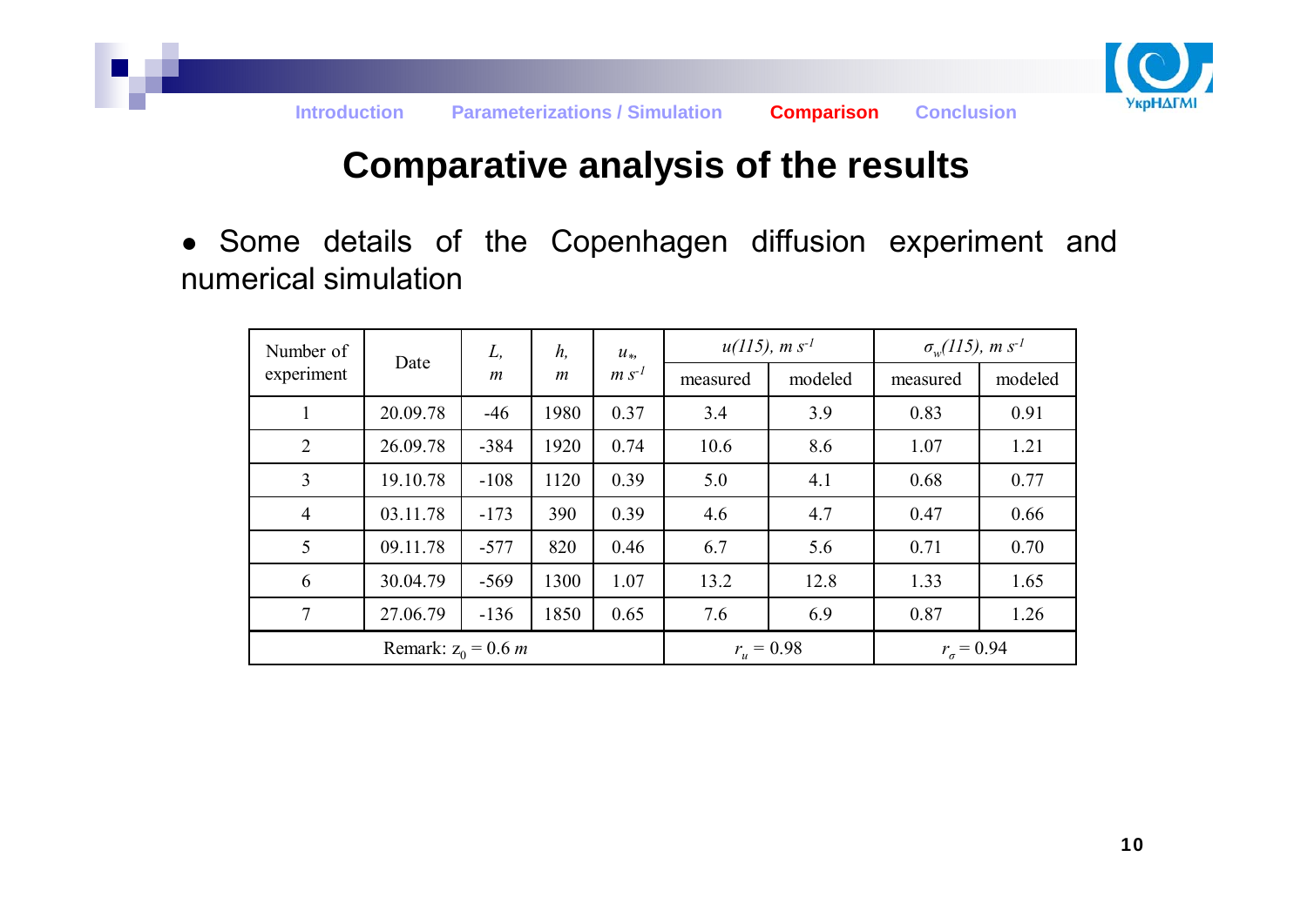

## **Comparison of vertical eddy diffusivities**

• Vertical profiles (experiment 3)

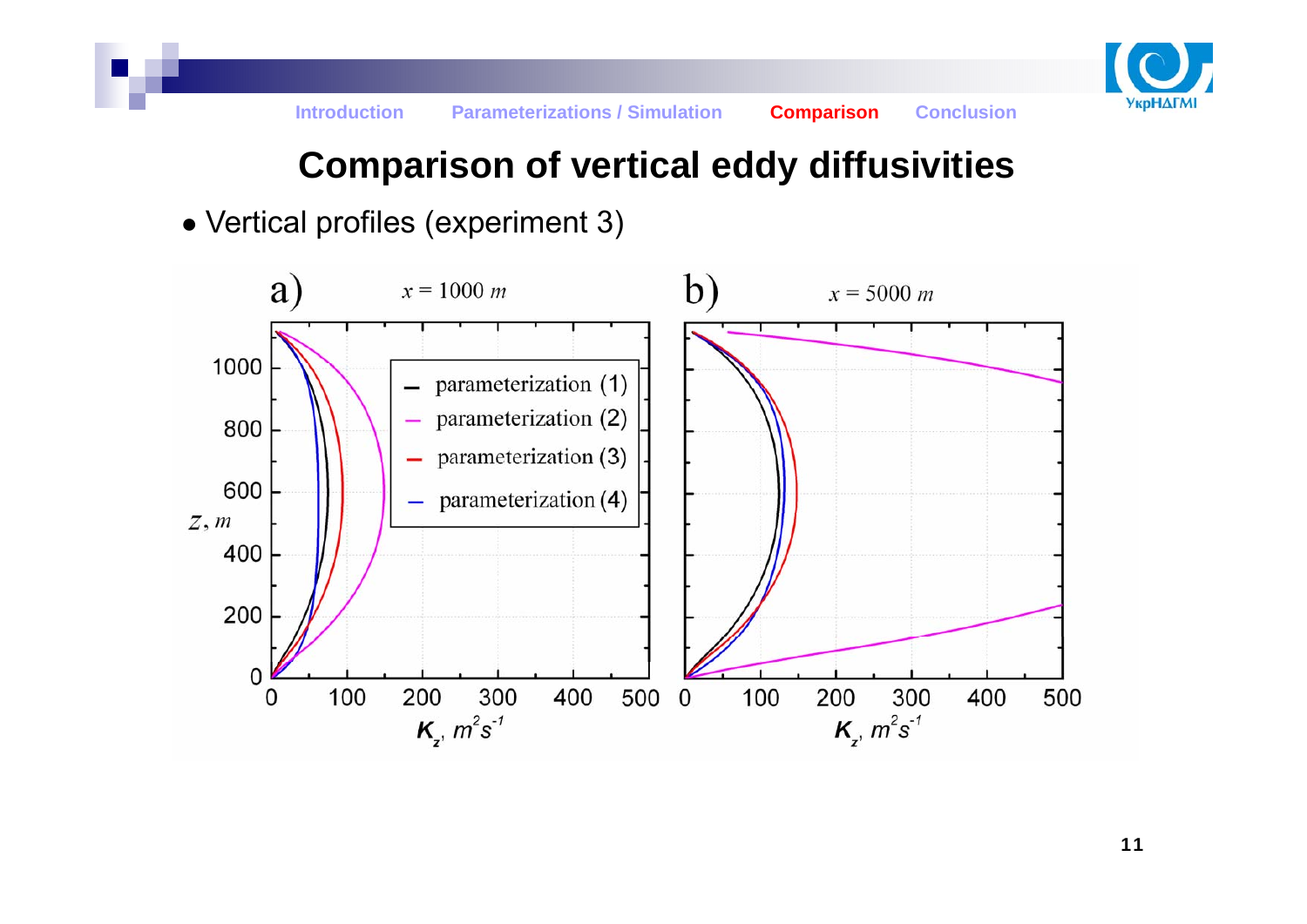

### **Comparison of vertical eddy diffusivities**

• Horizontal profiles (experiment 3)

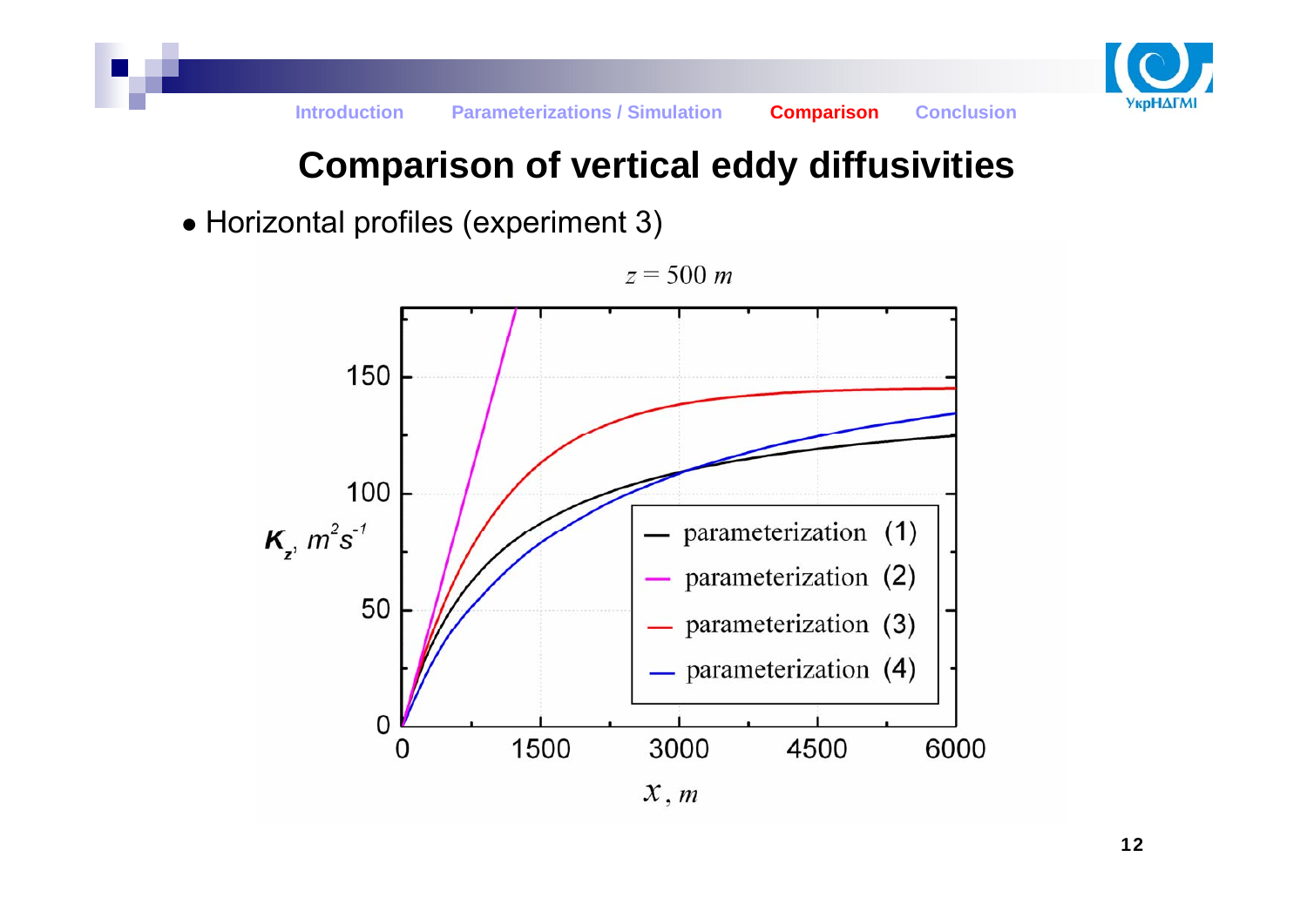

## **Comparison of concentrations**

• Horizontal profiles of concentration at the ground (experiment 3)

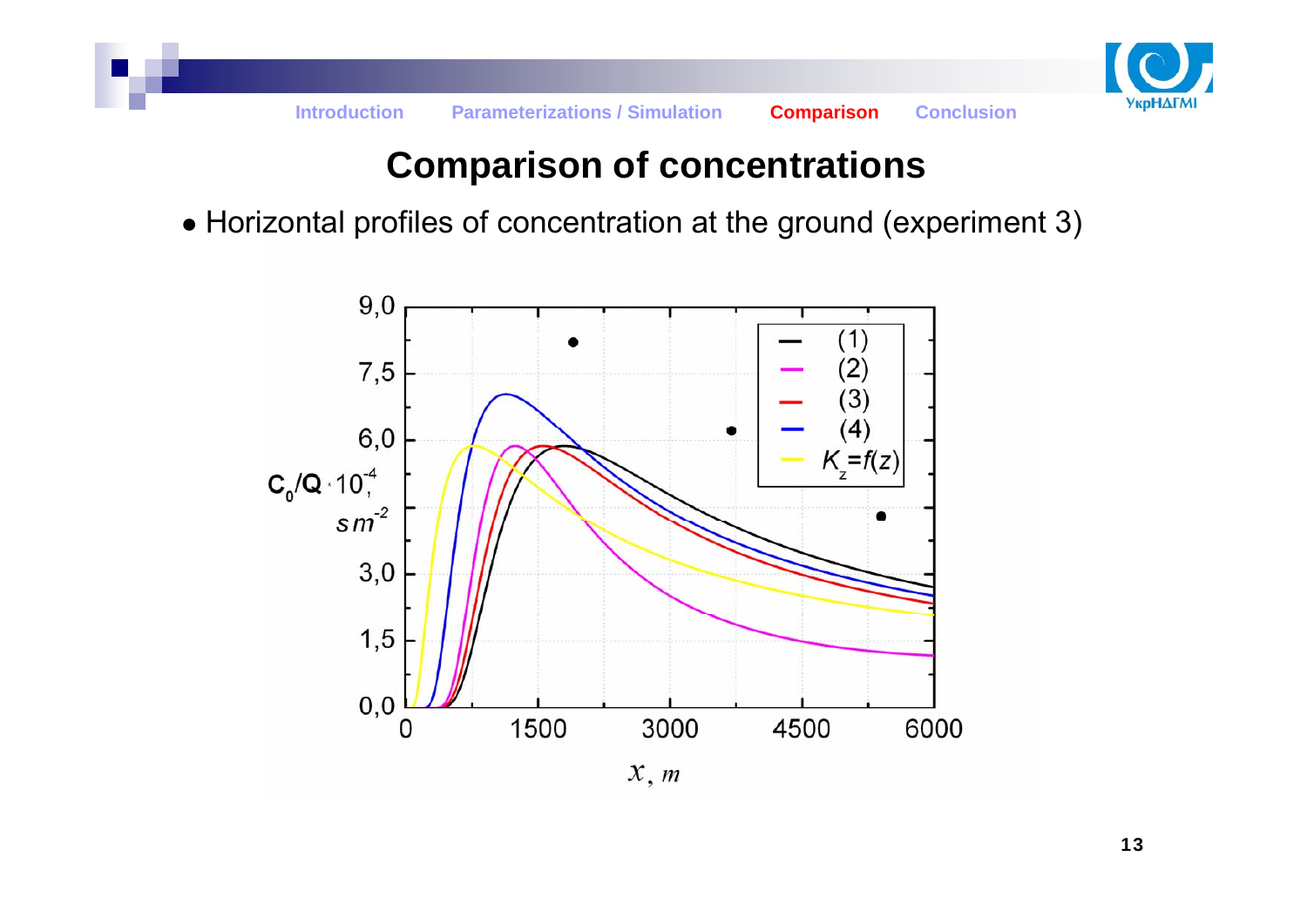

## **Comparison of concentrations**

 $\bullet$  C – C plot between the observed and the modelled concentrations



14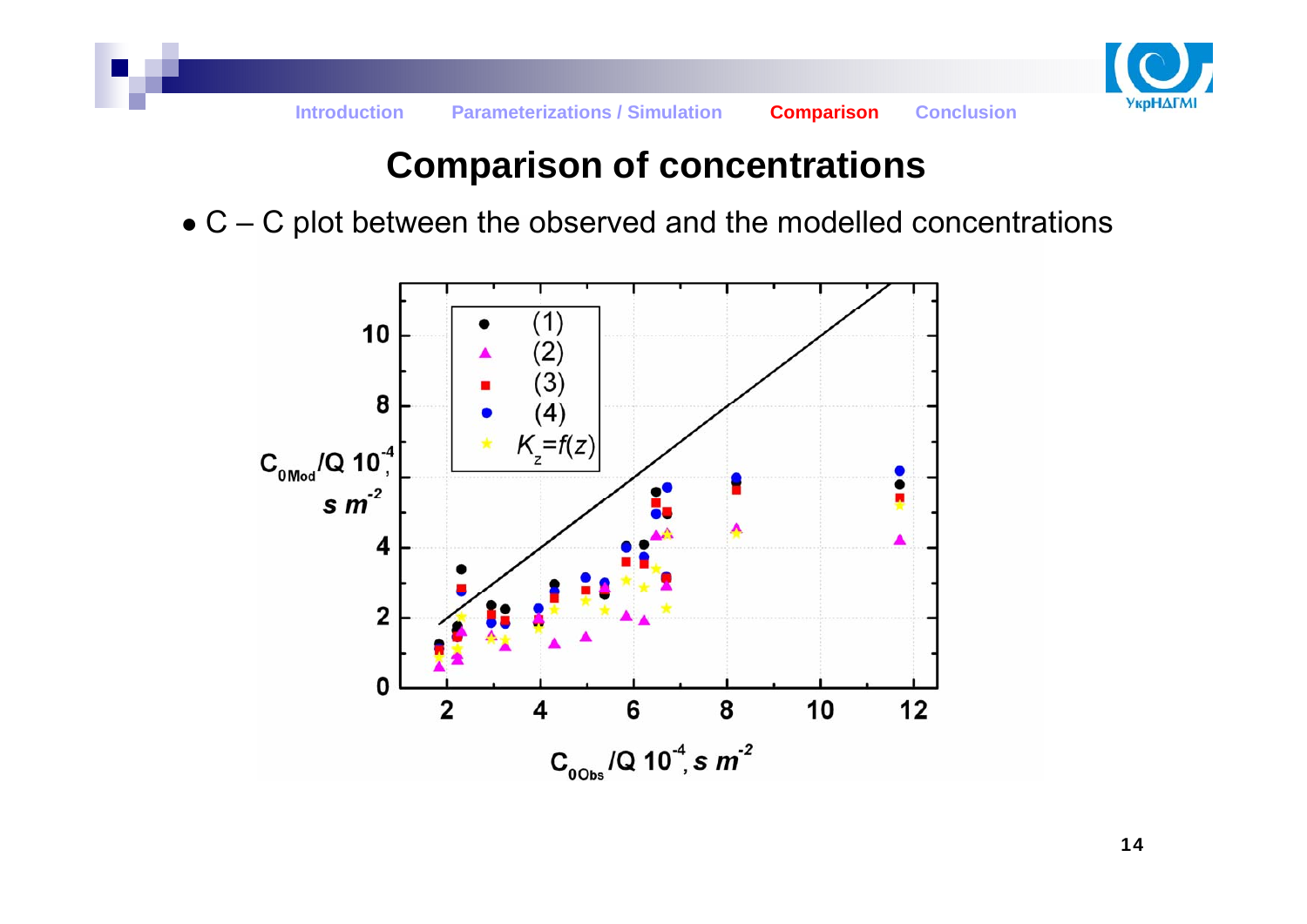

#### ● Observed and computed crosswind-integrated concentrations

|                                                                                                    | Parameters of<br>numerical scheme |                |                | Distance from<br>the source, | $C_0/Q \times 10^{-4}$ , s m <sup>-2</sup> |            |            |            |            |              |
|----------------------------------------------------------------------------------------------------|-----------------------------------|----------------|----------------|------------------------------|--------------------------------------------|------------|------------|------------|------------|--------------|
| N exper.                                                                                           |                                   |                |                |                              |                                            | Modeled    |            |            |            |              |
|                                                                                                    | $N_z$                             | $\Delta z$ , m | $\Delta x$ , m | $\boldsymbol{m}$             | Observed                                   | Par. $(1)$ | Par. $(2)$ | Par. $(3)$ | Par. $(4)$ | $K_z = f(z)$ |
| $\mathbf{1}$                                                                                       | 200                               | 9.8            | 0.1            | 1900                         | 6.48                                       | 5.59       | 4.32       | 5.27       | 4.96       | 3.40         |
| 1                                                                                                  | 200                               | 9.8            | 0.1            | 3700                         | 2.31                                       | 3.39       | 1.59       | 2.84       | 2.76       | 2.03         |
| $\overline{2}$                                                                                     | 200                               | 9.5            | 0.1            | 2100                         | 5.38                                       | 2.66       | 2.84       | 2.80       | 3.01       | 2.21         |
| $\overline{2}$                                                                                     | 200                               | 9.5            | 0.1            | 4200                         | 2.95                                       | 2.36       | 1.47       | 2.09       | 1.86       | 1.41         |
| 3                                                                                                  | 200                               | 5.6            | 0.1            | 1900                         | 8.20                                       | 5.86       | 4.52       | 5.64       | 5.99       | 4.40         |
| 3                                                                                                  | 200                               | 5.6            | 0.1            | 3700                         | 6.22                                       | 4.09       | 1.90       | 3.54       | 3.74       | 2.87         |
| 3                                                                                                  | 200                               | 5.6            | 0.1            | 5400                         | 4.30                                       | 2.97       | 1.25       | 2.56       | 2.75       | 2.23         |
| 4                                                                                                  | 200                               | 1.9            | 0.1            | 4000                         | 11.70                                      | 5.80       | 4.20       | 5.42       | 6.19       | 5.19         |
| 5                                                                                                  | 200                               | 4.1            | 0.1            | 2100                         | 6.72                                       | 4.96       | 4.38       | 5.02       | 5.72       | 4.37         |
| 5                                                                                                  | 200                               | 4.1            | 0.1            | 4200                         | 5.84                                       | 4.05       | 2.03       | 3.60       | 4.00       | 3.07         |
| 5                                                                                                  | 200                               | 4.1            | 0.1            | 6100                         | 4.97                                       | 3.16       | 1.44       | 2.79       | 3.15       | 2.48         |
| 6                                                                                                  | 200                               | 6.5            | 0.1            | 2000                         | 3.96                                       | 1.84       | 1.97       | 1.95       | 2.27       | 1.70         |
| 6                                                                                                  | 200                               | 6.5            | 0.1            | 4200                         | 2.22                                       | 1.65       | 0.95       | 1.46       | 1.46       | 1.11         |
| 6                                                                                                  | 200                               | 6.5            | 0.1            | 5900                         | 1.83                                       | 1.27       | 0.59       | 1.09       | 1.13       | 0.88         |
| $\overline{7}$                                                                                     | 200                               | 9.2            | 0.1            | 2000                         | 6.70                                       | 3.12       | 2.90       | 3.14       | 3.18       | 2.27         |
| $\tau$                                                                                             | 200                               | 9.2            | 0.1            | 4100                         | 3.25                                       | 2.25       | 1.17       | 1.93       | 1.84       | 1.37         |
| $NMSE = \langle (C_{Obs} - C_{Mod})^2 \rangle / (\langle C_{obs} \rangle \langle C_{Mod} \rangle)$ |                                   |                |                |                              | 0.30                                       | 0.90       | 0.37       | 0.29       | 0.69       |              |